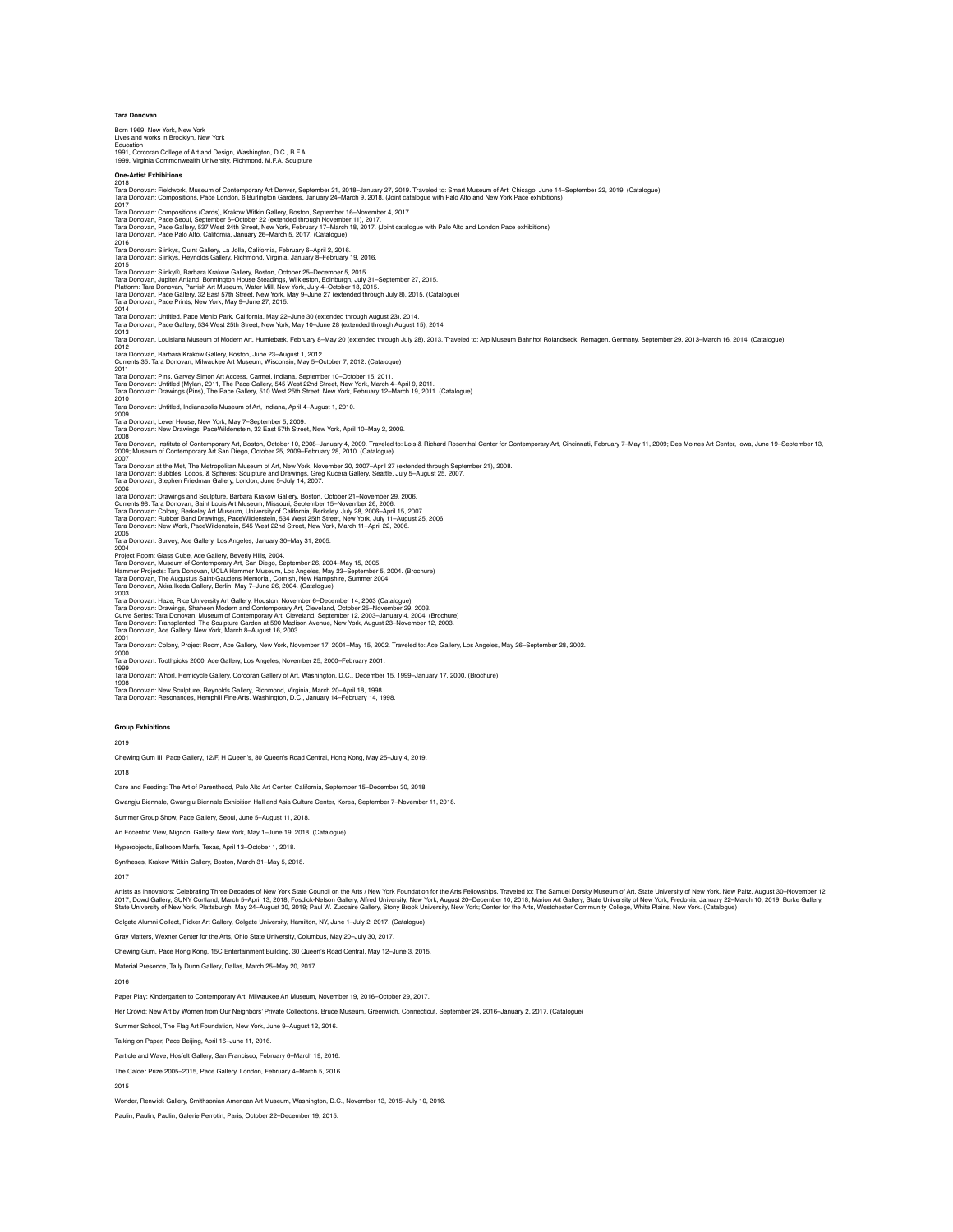Transcending Material: ICA Collection, Institute of Contemporary Art, Boston, July 23, 2015–July 17, 2016. Summer Group Show, Pace Gallery, 32 East 57th Street, New York, July 15–August 21, 2015. White, Museum of Contemporary Art, Jacksonville, January 24–April 26, 2015. 2014 Ciclo / Cycle, Centro Cultural Banco do Brasil, São Paulo, August 23–October 27, 2014. Traveled to: Belo Horizonte, November 18, 2014–January 19, 2015; Brasilia, February 10–April 20, 2015. Apparent Forms, Barbara Krakow Gallery, Boston, June 21–July 25, 2014. Grounded, Pace Gallery. 534 West 25th Street, New York, January 17–February 22, 2014. 2013 White, Dickinson Gallery, New York, November 4–December 10, 2013. System/Repetition, Russell Bowman Art Advisory, Chicago, September 6–October 26, 2013. Neo Povera, L & M Arts, Venice, California, May 23–July 6, 2013. Inflect, Barbara Krakow Gallery, Boston, April 27–June 1, 2013. 0 to 60: The Experience of Time through Contemporary Art. Organized by North Carolina Museum of Art and Penland School of Crafts. Traveled to: North Carolina Museum of Art, Raleigh, March 24-August 11, 2013. (Catalogue) 2012 Refracting Light, Reynolds Gallery, Richmond, Virginia, November 2–December 22, 2012. Summer Group Show 2012, The Pace Gallery, 32 East 57th Street, New York, July 30–August 24, 2012. Sculpted Matter, Paul Kasmin Gallery, New York, June 21–August 17, 2012. Watch Your Step, Flag Art Foundation, New York, June 7–August 24, 2012. Shape Shifting, Barbara Krakow Gallery, Boston, March 17–April 21, 2012. Par Par Set, Barbara Krakow Gallery, Boston, January 28–March 10, 2012. 2011 Beijing Voice: Leaving Realism Behind, The Pace Gallery, Beijing, November 19, 2011–February 12, 2012. Organic Forms: Dale Chihuly and Tara Donovan, Shooting Star, Teton Village, Wyoming, July 13–September 30, 2011. All That Glisters, Stephen Friedman Gallery, London, June 10–July 30, 2011. Morphologies, Barbara Krakow Gallery, Boston, March 19–April 26, 2011. Recent Editions: Tara Donovan/Robert Mangold, Pace Prints, New York, March 18–April 16, 2011. Artist File 2011: The NACT Annual Show of Contemporary Art, The National Art Center, Tokyo, March 16–June 6, 2011. (Catalogue) Ball Game, Dunn and Brown Contemporary, Dallas, January 29–March 12, 2011. 2010 New Editions: Ingrid Calame, Tara Donovan, Robert Mangold, Robert Ryman and Dan Walsh, Pace Prints, New York, September 23–November 9, 2010. 50 Years at Pace, The Pace Gallery, 510 West 25th Street, New York, September 17–October 16, 2010. (Catalogue) Look Again, Southeastern Center for Contemporary Art, Winston-Salem, North Carolina, June 25–October 10, 2010. Floor Plan, Dunn and Brown Contemporary, Dallas, June 24–August 21, 2010. 40, Texas Gallery, Houston, June 15–July 31, 2010. Adelaide International 2010: Apart, We Are Together, Adelaide Festival of Arts, Australia, February 26–March 14, 2010. (Catalogue) On the Square, PaceWildenstein, 32 East 57th Street, New York, January 8–February 13, 2010. New Editions, Pace Prints, New York, January 7–February 13, 2010. New Year: New Work, Reynolds Gallery, Richmond, Virginia, January 6–February 20, 2010. 2009 Topographies, Albright-Knox Art Gallery, Buffalo, New York, November 13, 2009–February 28, 2010. Les Femmes, McClain Gallery, Houston, October 15, 2009–January 2, 2010. Mark-Making: Dots, Lines and Curves, Lora Reynolds Gallery, Austin, Texas, July 11–September 19, 2009. Elles@centrepompidou: Artistes femmes dans les collections du Centre Pompidou, Centré national d'art et de culture Georges Pompidou, Paris, May 27, 2009–May 24, 2010. (Catalogue) With You I Want to Live: Contemporary Paintings, Sculpture and Photographs From Two Private Fort Lauderdale Collections-The Collection of Francie Bishop Good + David Horvitz, Museum of Art, Fort Lauderdale, April 18-Octobe ecause I Say So: Sculpture from the Collection of Dennis and Debra Scholl, The Patricia & Phillip Frost Art Museum, Florida International University, Miami, April 17– August 15, 2009. (Catalogue) Tara Donovan/ Terry Winters, Pace Prints, New York, April 10–May 2, 2009. Unfolding Process: Conceptual and Material Practice on Paper, The Herbert F. Johnson Museum of Art, Cornell University, Ithaca, New York, March 28–June 14, 2009. (Catalogue) Green Light, Bank of America Plaza, Charlotte, North Carolina, February 1–November 10, 2009. (Brochure) Shaping Space, James Cohan Gallery, New York, January 16–February 14, 2009. 2008 Bizarre Perfection, Israel Museum, Jerusalem, December 20, 2008–June 13, 2009. (Catalogue) Second Lives: Remixing the Ordinary, Museum of Arts and Design, New York, September 27, 2008–February 15 (extended through April 19), 2009. (Catalogue) Urban Landscape, McClain Gallery, Houston, September 11–October 24, 2008. Gravitas: Tara Donovan, Deborah Hede, Rebecca Holland and Susan York, Dorsky Gallery, Long Island City, New York, September 7–November 9, 2008. (Brochure; curated by Jan Riley) Found!, Barbara Krakow Gallery, Boston, September 2–October 8, 2008. Intimacy, The Fireplace Project, East Hampton, New York, August 15-25, 2008. (Curated by Anne Paster Transformed, Contemporary Art Center of Virginia, Virginia Beach, July 11–September 28, 2008. (Catalogue) Attention to Detail, FLAG Art Foundation, New York, January 5–August 1, 2008. (Catalogue; curated by Chuck Close) 2007 Sheldon Survey, An Invitational, Sheldon Memorial Art Gallery, Lincoln, Nebraska, November 9, 2007–January 6, 2008. Visions of Concern, Daniel Weinberg Collection, Chicago, October 26–December 29, 2007. Contemporary, Cool and Collected, Mint Museum of Art, Charlotte, North Carolina, October 20–December 30, 2007. (Catalogue) What's Your Hobby, The Fireplace Project, East Hampton, New York, August 11–29, 2007. Light Time and Three Dimensions, PaceWildenstein, 534 West 25th Street, New York, June 28–August 24, 2007. The 239th Royal Academy of Arts Summer Exhibition, Royal Academy of Arts, London, June 11–August 19, 2007. (Catalogue) Landscape at the Limit: Ingrid Calame, Tara Donovan, Matthew Picton, MJ Sharp, Paul Wackers & Dodi Wexler, Second Street Gallery, Charlottesville, Virginia, March 2–April 28, 2007. (Brochure; curated by Jonathan Stuhlman)

Tara Donovan, Sol LeWitt, Robert Mangold, James Siena: Minimalist Prints, Augen Gallery, Portland, Oregon, February 24–March 27, 2007.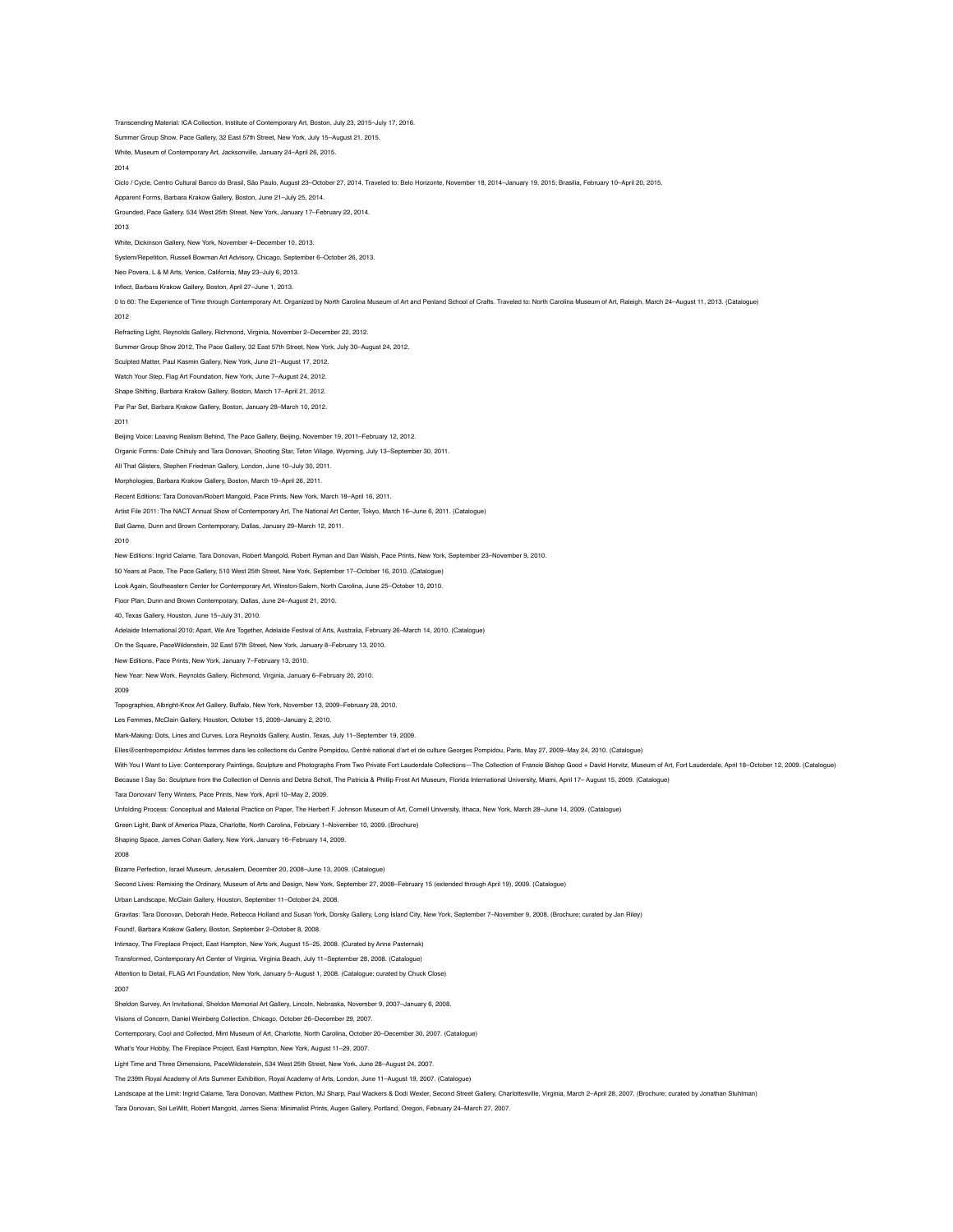Memory and Obsession, Stephen Friedman Gallery, London, January 24–February 24, 2007.

2006

Burgeoning Geometries: Constructed Abstractions, Whitney Museum of American Art at Altria, New York, December 7, 2006–March 4, 2007.

Aisle 5, Des Moines Art Center, Iowa, October 27, 2006–January 14, 2007. (Catalogue)

Personal Views: Regarding Private Collections in San Diego, San Diego Museum of Art, California, October 21, 2006–January 7, 2007. (Catalogue)

Contemporary Masterworks: Saint Louis Collects, Contemporary Art Museum, St. Louis, Missouri, April 7–June 11, 2006.

Some Kind of Wonderful: Recent Sculpture by James O. Clark and Tara Donovan, 95th Annual Exhibition, Maier Museum of Art, Randolph-Macon Woman's College, Lynchburg, Virginia, January 28–April 15, 2006. (Catalogue)

### 2005

Nine Contemporary Sculptors: Fellows of the Saint-Gaudens Memorial, The UBS Gallery, New York, September 22–December 2, 2005.

Sculpture, Reynolds Gallery, Richmond, Virginia, September 9–October 15, 2005.

From the Berkus Collection, Atkinson Gallery, Santa Barbara City College, California, September 2–28, 2005.

Ordering the Ordinary, Timothy Taylor Gallery, London, July 14–August 31, 2005.

Summer group show, PaceWildenstein, 534 West 25th Street, New York, July 14–August 25, 2005.

Joan Mitchell Foundation: 1997–99 Grant Recipients, Cue Art Foundation, New York, June 16–July 30, 2005.

Patterns and Grids, Pace Prints, New York, June 2–July 8, 2005.

Logical Conclusions: 40 Years of Rule-Based Art, PaceWildenstein, 534 West 25th Street, New York, February 18–March 26, 2005. (Catalogue)

Material Matters, Herbert F. Johnson Museum of Art, Cornell University, Ithaca, New York, January 22–March 20, 2005. (Catalogue)

Sets, Series, and Suites: Contemporary Prints, Museum of Fine Arts, Boston, January 19–May 30, 2005 (Catalogue)

2004

Invitational Exhibition of Painting and Sculpture, American Academy of Arts and Letters, New York, 2004.

Sets, Barbara Krakow Gallery, Boston, December 11, 2004–February 2, 2005.

Material Evidence: Artists Revisit Process, Bellevue Art Museum, Washington, August 21, 2004–January 5, 2005.

Drawings, Plane Space, New York, July 1–31, 2004.

Cleanliness, Sara Meltzer Gallery, New York, June 24–July 30, 2004.

179th Annual: An Invitational Exhibition of Contemporary American Art, National Academy of Design, New York, May 6–June 20, 2004. (Catalogue)

The Reality of Things, Triple Candie, New York, April 30–July 11, 2004.

2003

Ace Invitational, Ace Gallery, Los Angeles, 2003.

Off the Beaten Track: Contemporary Mindscapes, Mead Art Museum, Amherst College, Massachusetts, September 9–December 18, 2003. (Catalogue)

Bits 'n' Pieces, D.U.M.B.O. Art Center, Brooklyn, February 8–March 31, 2003.

2002

Art on Paper, Weatherspoon Art Museum, University of North Carolina, Greensboro, November 19, 2002–January 19, 2003.

Fictions in Wonderland, Reynolds Gallery, Richmond, Virginia, October 18–December 2002. (Catalogue)

Ace Invitational, Ace Gallery, New York, October 4–November 2002.

Accumulation, Clifford Smith Gallery, Boston, September 3–October 2002.

Artists to Artists: A Decade of the Space Program, Ace Gallery, New York, May 17–June 1, 2002. (Catalogue)

2001

Un/Ruled, Exhibit A, New York, September 13–October 6, 2001.

Passing Through: Women Artists in Brooklyn, Shaqab College of Design Arts, Doha Qatar, April 2001.

Print Matters: New Works and Modern Treasures, Virginia Museum of Fine Art, Richmond, March 27, 2001–January 6, 2002.

Tara Donovan and Jae Ko: Transcending Time, John Michael Kohler Arts Center, Sheboygan, Wisconsin, February 18–April 29, 2001. (Brochure)

Under Pressure: Prints from Two Palms (traveling exhibition). Traveled to: Lyman Allyn Museum of Art, Connecticut College, New London, Connecticut, February 2–April 1, 2001; Schick Art Gallery, Skidmore College, Saratoga S

2000

Great Prints, Reynolds Gallery, Richmond, Virginia, December 8, 2000–January 27, 2001.

De Tempore, Grand Arts, Kansas City, Missouri, November 3–December 16, 2000. (Catalogue)

Wild Life, Reynolds Gallery, Richmond, Virginia, October 13–November 25, 2000.

Summer 00 New Prints, David Adamson Gallery, Washington, D.C., July 1–August 12, 2000.

2000 Biennial Exhibition, Whitney Museum of American Art, New York, March 23–June 4, 2000. (Catalogue)

### 1999

Fresh Meat, Kim Foster Gallery, New York, June 5–July 3, 1999.

Thesis Exhibition, Anderson Gallery, Richmond, Virginia, May 7–May 16, 1999.

1998

Jacob House Project, Richmond, Virginia, October–November 1998.

Simple Matter, Numark Gallery, Washington, D.C., July 16–August 15, 1998.

1997

What's Hot, Baumgartner Galleries, Washington, D.C., June 28–September 20, 1997.

Options 1997, Washington Project for the Arts/Corcoran, Washington, D.C., May 30–July 26, 1997.

1996

ArtSites 96, Maryland Art Place, Baltimore, May 29–July 27, 1996.

# **Public Collection**

Albright-Knox Art Gallery, Buffalo, New York Birmingham Museum of Art, Alabama Brooklyn Museum, New York Dallas Museum of Art, Texas Daum Museum of Contemporary Art, Sedalia, Missouri Davidson College, North Carolina